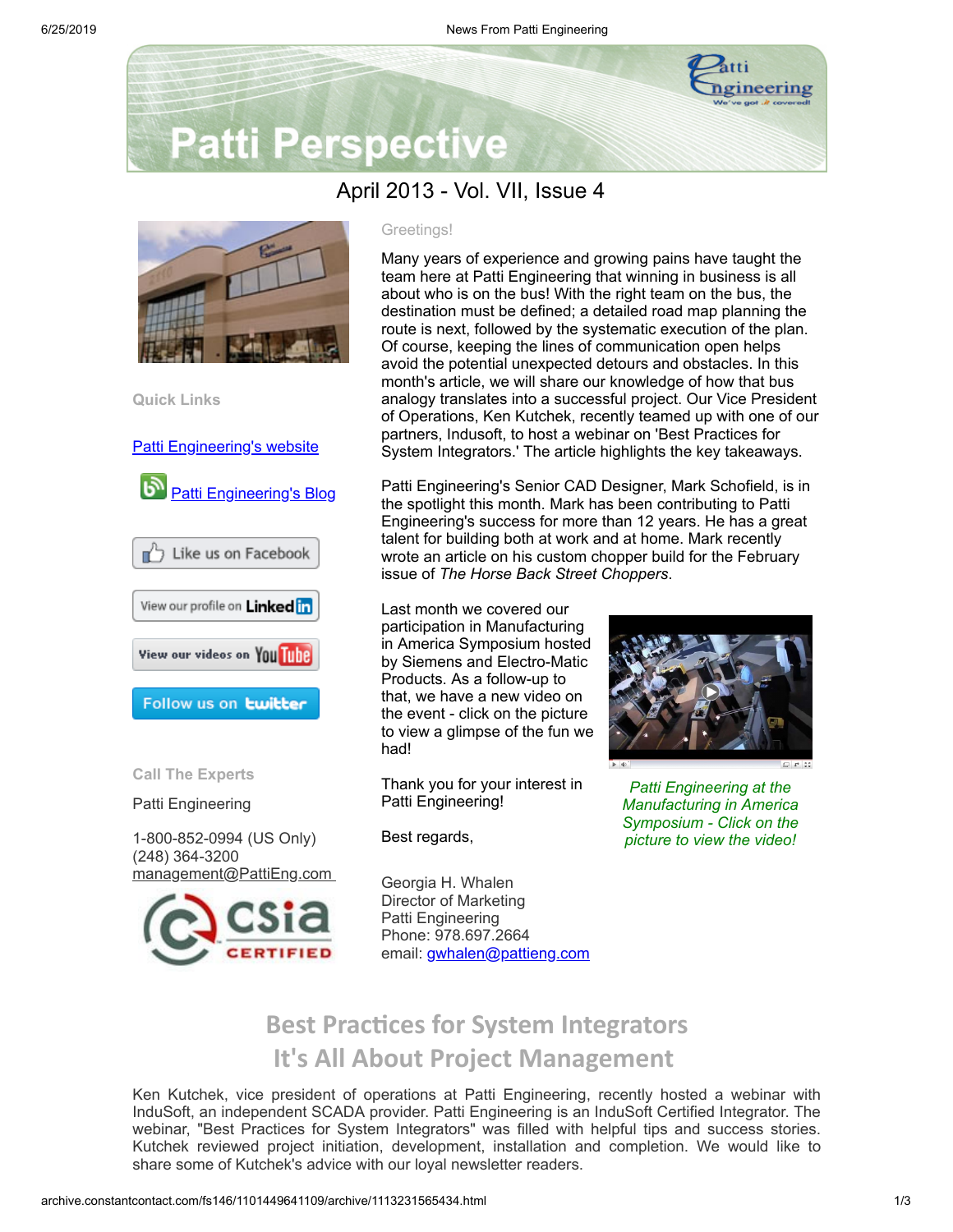Kutchek's first piece of advice for the audience, "A goal without a plan is a wish," kicked off the presentation before he provided a detailed explanation of how to lay out a realistic project management plan - everything from the scope of work, requirements, what hardware and software will be required, the team, necessary training, budget, etc. Kutchek advises to be thorough in the planning process and, "a little pessimism is just good planning."

When it comes to choosing your project team, the critical piece of the puzzle is your lead engineer/project manager. For example, think about the customer and their industry and match them up with your engineer that has the most



experience in that industry. Then, the kickoff meetings with your team internally, as well as with the client, should review all of the nuts and bolts that will be involved in the project. Getting off on the right foot is important, and collaboration is key!

A detailed functional specification is essential to a projects success; it becomes road map to design with thoroughly defined and explained functions, features, and operations. Understanding and agreement between integrator and customer must be clear, the functional specification will include:

- Customer requirements
- System requirements
- System overview
- Screen layout / content
- All operator interactions with the system
- All interfaces with other systems or equip ment

**Patti Personnel - Mark Schofield**

- Included reports
- System administration, security
- System limitations
- Customer responsibilities
- Functional spec review with customer
- Customer sign-off

### **Click here to read the full [article](http://library.constantcontact.com/doc205/1101449641109/doc/vo1K3Zuk16B0r0Bl.pdf)**



Patti Engineering's Senior CAD Designer, Mark Schofield, has a tremendous passion for building at work and at home. He has been with the company for more than 12 years and we think it is time to publicly acknowledge how important he is to our team!

In his very first project for Patti Engineering - wiring the new office building - Mark exemplified diligence and professionalism, so when he expressed interest in the job opening at Patti Engineering, President Sam Hoff did not hesitate to hire him. Mark focused on electrical work in his early years at the company and grew into his role as senior CAD designer. In recent years, Mark has also spent time working on locker builds and installs for Patti's sister company, LEID Products. "Mark's dedication to Patti Engineering has been very valuable," said Sam Hoff, president of Patti Engineering. "He works seamlessly

with the entire team, resulting in our whole operation being much more efficient."

Mark grew up in Burton, Michigan and now resides in Grand Blanc with his wife of more than 17 years, Amy. Amy is a fourth grade teacher at the Kearsley Elementary School in Flint, MI. Mark earned a degree in Drafting and Design from Mott Community College. A natural athlete, Mark has coached high school tennis and completed several triathlons. He is an avid runner and has run the Bayshore Marathon.

To challenge his passion for building, Mark recently built a custom motorcycle and his story was featured in the February issue of The Horse Back Street Choppers. Mark contributed an article to the magazine with a detailed explanation of the build. "I had only been riding for about a year when a friend at work convinced me to build a chopper. He was very helpful because he had done one a few years earlier. After talking to him it seemed that buying an old Harley and modifying it would be the best way to go," Mark explains in the story.He came across a 1974 FXE Super Glide on Craigslist at a price he explained to be too good to be true. Check out the before and after photos of his ride. Very impressive! Mark is looking forward to the bike being featured in the magazine's 2014 Calendar.